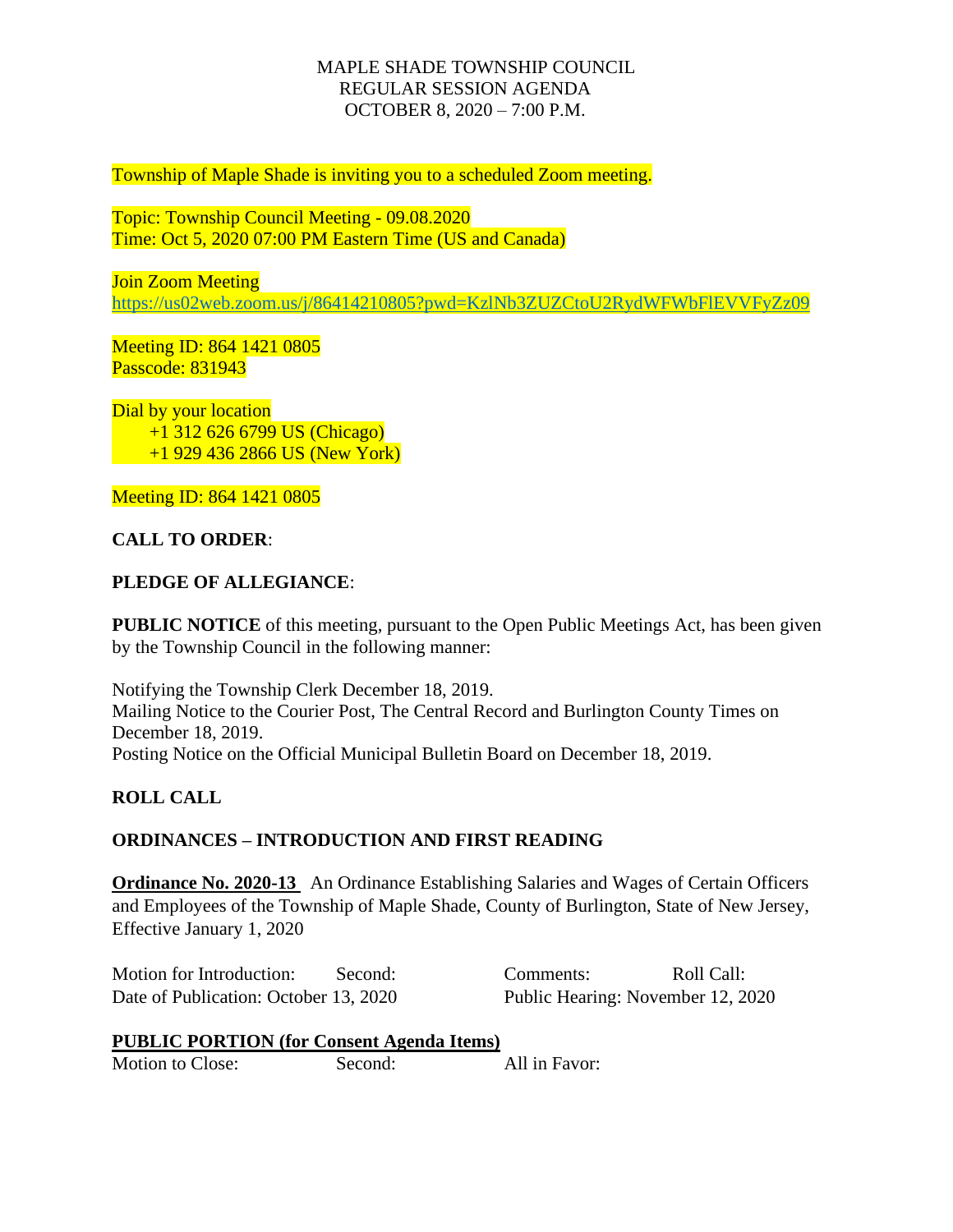# MAPLE SHADE TOWNSHIP COUNCIL REGULAR SESSION AGENDA OCTOBER 8, 2020 – 7:00 P.M.

## **CONSENT AGENDA**

**Resolution No. 2020-R-152** Resolution Amending Contract with Command Company, Inc. for Martin Avenue Improvement Project and Approve Final Change Order, as a Decrease of \$66,176

**Resolution No. 2020-R-153** Resolution Amending Contract with Charles Marandino, LLC for the 2019 CDBG, South Lippincott Avenue Accessibility Improvement Project and Approve Change Order No. 2 in the Amount of \$12,802.00

**Resolution No. 2020-R-154** Appoint Zoning Officer as Provisional Position According to Civil Service

**Resolution No. 2020-R-155** Resolution Authorizing Establishment of Liens for Property Maintenance for Various Blocks and Lots

**Resolution No. 2020-R-156** Authorize Utility Engineer Services for Sanitary Sewer System Improvements, Specifically, Rehabilitation of Various Manhole Frames and Covers in an Amount of \$19,650.00

| Motion to Approve:                        | Second: | Comments:     | Roll Call: |
|-------------------------------------------|---------|---------------|------------|
| <b>APPROVAL OF EXPENDITURE LIST</b>       |         |               |            |
| Motion to Approve:                        | Second: | Comments:     | Roll Call: |
| <b>APPROVAL OF SEPTEMBER 2020 MINUTES</b> |         |               |            |
| Motion to Approve:                        | Second: | Comments:     | Roll Call: |
| <b>PUBLIC PORTION</b>                     |         |               |            |
| Motion to Close:                          | Second: | All in Favor: |            |

**STAFF AND PROFESSIONAL COMMENTS:** 

# **OLD BUSINESS**  1. Operations

2. Police Report

# **NEW BUSINESS**

**Resolution No. 2020-R-157** Resolution to Meet in Executive Session for matters as they relate to contract negotiation / attorney client privilege

1. Contractual Health Insurance